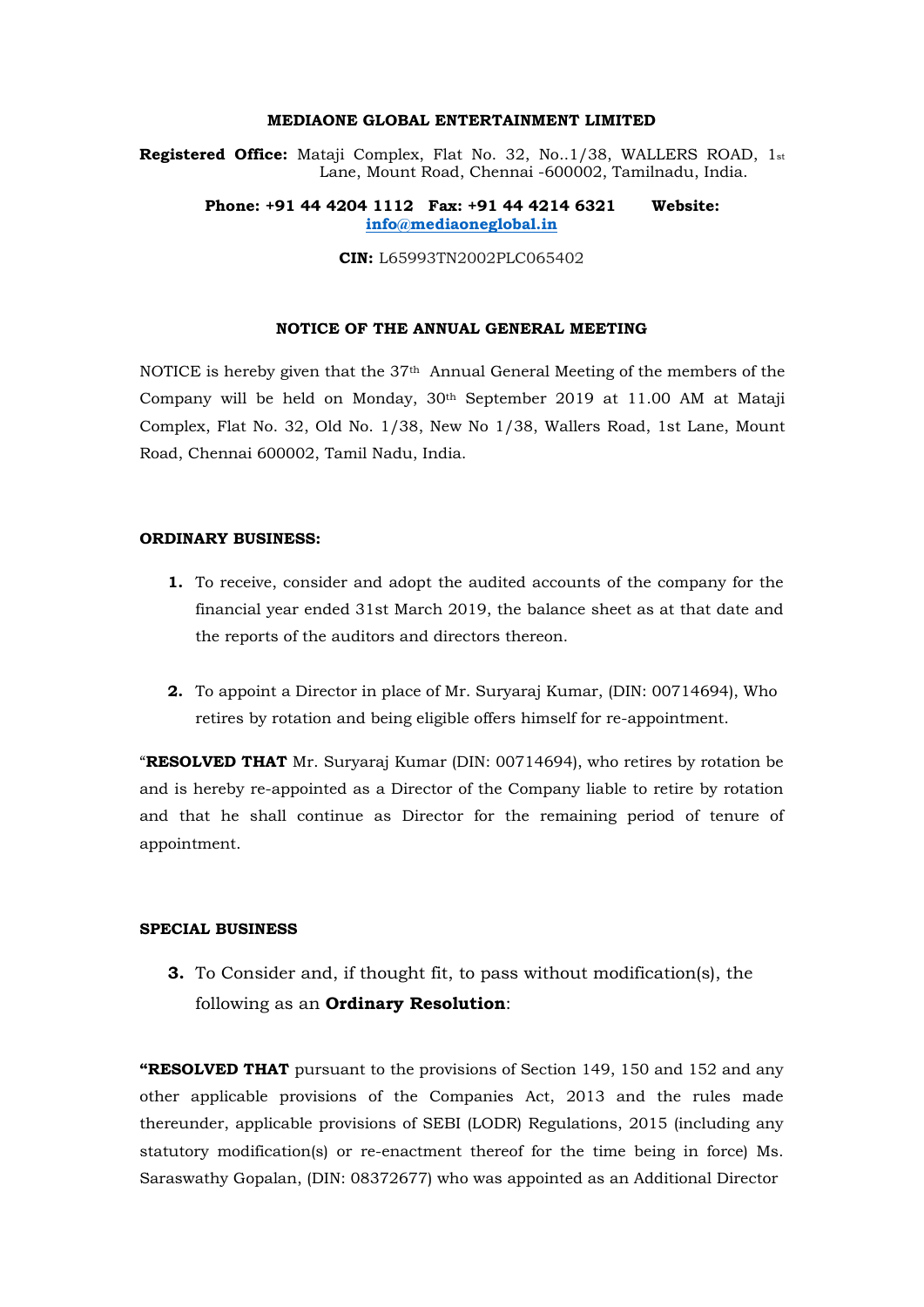on 25th February 2019 and who had submitted declaration that she meets the criteria of independence as provided under Section 149 of the Companies Act and SEBI Regulations be and is hereby appointed as Non-executive Independent Director of the Company for a period of 5 years upto 25.02.2024, not liable to retire by rotation"

**RESOLVED FURTHER THAT**, any Director of the Company be and is hereby severally authorized to sign the requisite forms/documents and to do all such acts, deeds and things and execute all such documents, instruments and writings as may be required to give effect to the aforesaid resolution".

**4.** To Consider and, if thought fit, to pass without modification(s), the following as a **Special Resolution**:

**"RESOLVED THAT** pursuant to the provisions of Section 149, 150 and 152 read with Schedule IV and other applicable provisions if any of the Companies Act, 2013 and the Companies (Appointment and qualification of Directors) Rules, 2014 and the Applicable provisions of Securities Exchange Board of India (Listing Obligations and Disclosure Requirements) Regulations, 2015 (including any statutory modification(s) or reenactments thereof for the time being in force) Mr. Timothy (holding DIN: [01921176\) w](http://www.mca.gov.in/mcafoportal/companyLLPMasterData.do)ho was appointed as an independent Director w.e.f 12.09.2014, for a period of 5 years, being eligible for re-appointment, Mr. Timothy be and is hereby re-appointed as an independent director of the Company for a further period of 5 consecutive years ie., till 12th September 2024."

**"RESOLVED FURTHER THAT**, any Director of the Company be and is hereby severally authorized to sign the requisite forms/documents and to do all such acts, deeds and things and execute all such documents, instruments and writings as may be required to give effect to the aforesaid resolution".

#### **By order of the Board of Director**

**Sd/-**

**SURYARAJ KUMAR**

Place: Chennai Date: 14/08/2019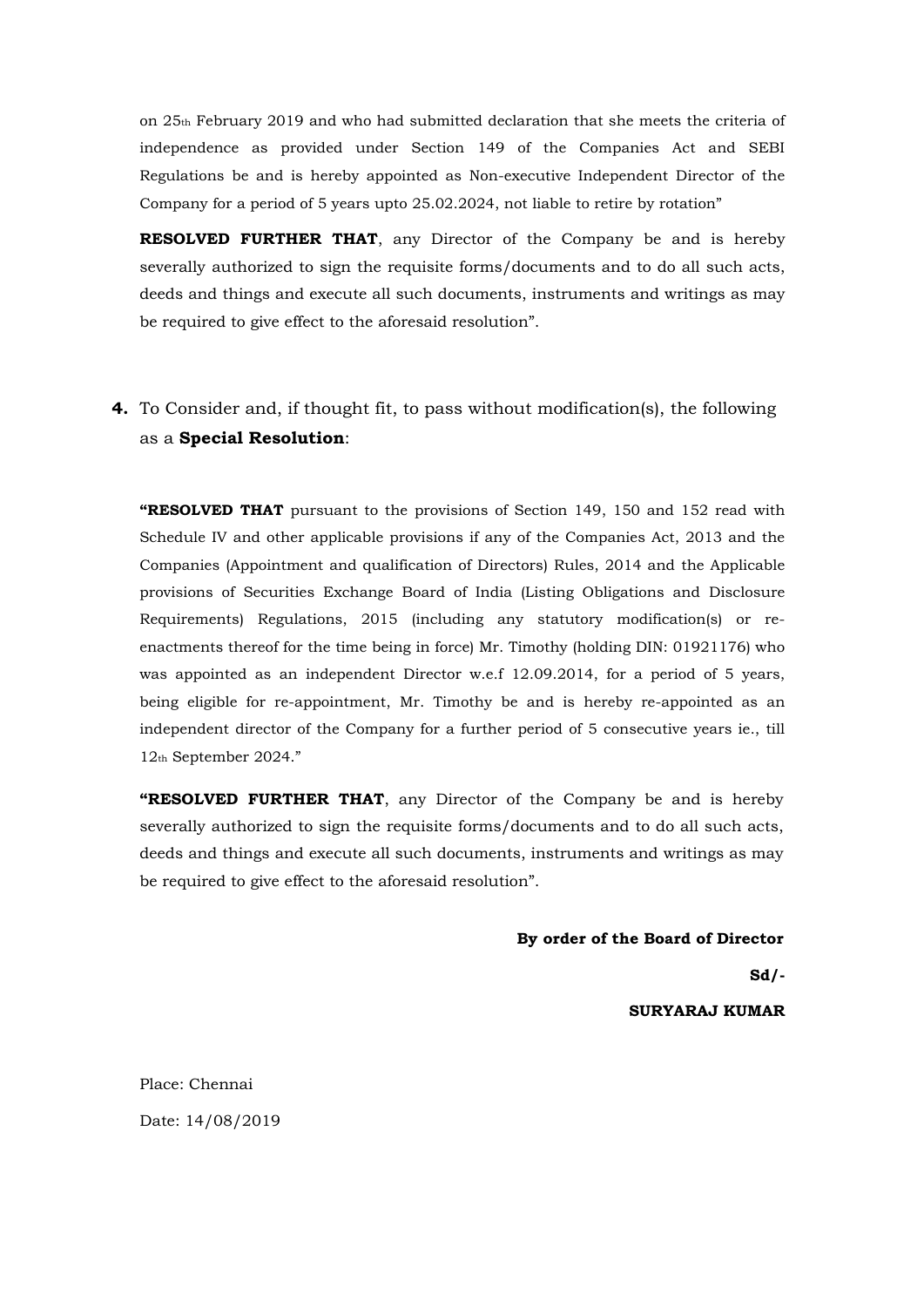#### **NOTES:**

# a) **A MEMBER ENTITLED TO ATTEND AND VOTE, AT THE MEETING IS ENTITLED TO APPOINT A PROXY TO ATTEND AND VOTE INSTEAD OF HIMSELF AND THE PROXY NEED NOT BE A MEMBER OF THE COMPANY.**

A person can act as a proxy on behalf of not exceeding 50 members and holding in aggregate not more than 10% of the total share capital of the Company.

- b) Corporate Members intending to send their authorised representatives to attend the Meeting are requested to send a duly certified copy of Board Resolution on the letter head of the Company, signed by one of the Directors or Company Secretary or any other authorized signatory and / or duly notarized Power of Attorney, authorizing their representatives to attend and vote on their behalf at the Meeting.
- c) The instrument appointing proxy (duly completed, stamped and signed) in order to be effective must be deposited at the registered office of the company not less than 48 hours before the commencement of the 37<sup>th</sup> Annual General Meeting of the company.
- d) During the period beginning 24 hours before the time fixed for the commencement of the meeting and ending with the conclusion of the meeting, a member would be entitled to inspect the proxies lodged, at any time during the business hours of the company, provided not less than 3 days written notice is given to the company in advance.
- e) The Members / Proxies / Authorised Representatives are requested to bring the duly filled Attendance Slips and their copy of Annual Report enclosed herewith to attend the Meeting.
- f) Pursuant to the provisions of Section 91 of the Companies Act, 2013, the Register of Members and Share Transfer books of the Company will remain closed from Monday, 23rd September 2019 to Sunday, 29th September 2019 (both days inclusive) for the purpose of Annual General Meeting.
- g) The Register of Directors and Key Managerial Personnel and their shareholding, maintained under Section 170 of the Act, and the Register of Contracts or Arrangements in which the Directors are interested, maintained under Section 189 of the Act, will be available for inspection by the Members at the AGM.
- h) The relative Explanatory Statement, pursuant to Section 102(2) of the Companies Act, 2013 setting out material facts in respect of the special business under Item No.3 of the Notice is annexed hereto. The relevant details as required under Regulation 36(3) of SEBI (LODR) REGULATIONS, 2015 and Secretarial Standard on General Meetings issued by the Institute of Company Secretaries of India, of the person seeking appointment / reappointment as Director under Item No.2 of the Notice, are also annexed.
- i) In accordance with the provisions of Section 191 of the Companies Act, 2013 and Rule 18 of the Companies (Management and Administration) Rules, 2014 and Regulation 36 of the SEBI ( LODR ) Regulations, 2015, this Notice and the Annual Report of the Company for the financial year 2018 – 19 are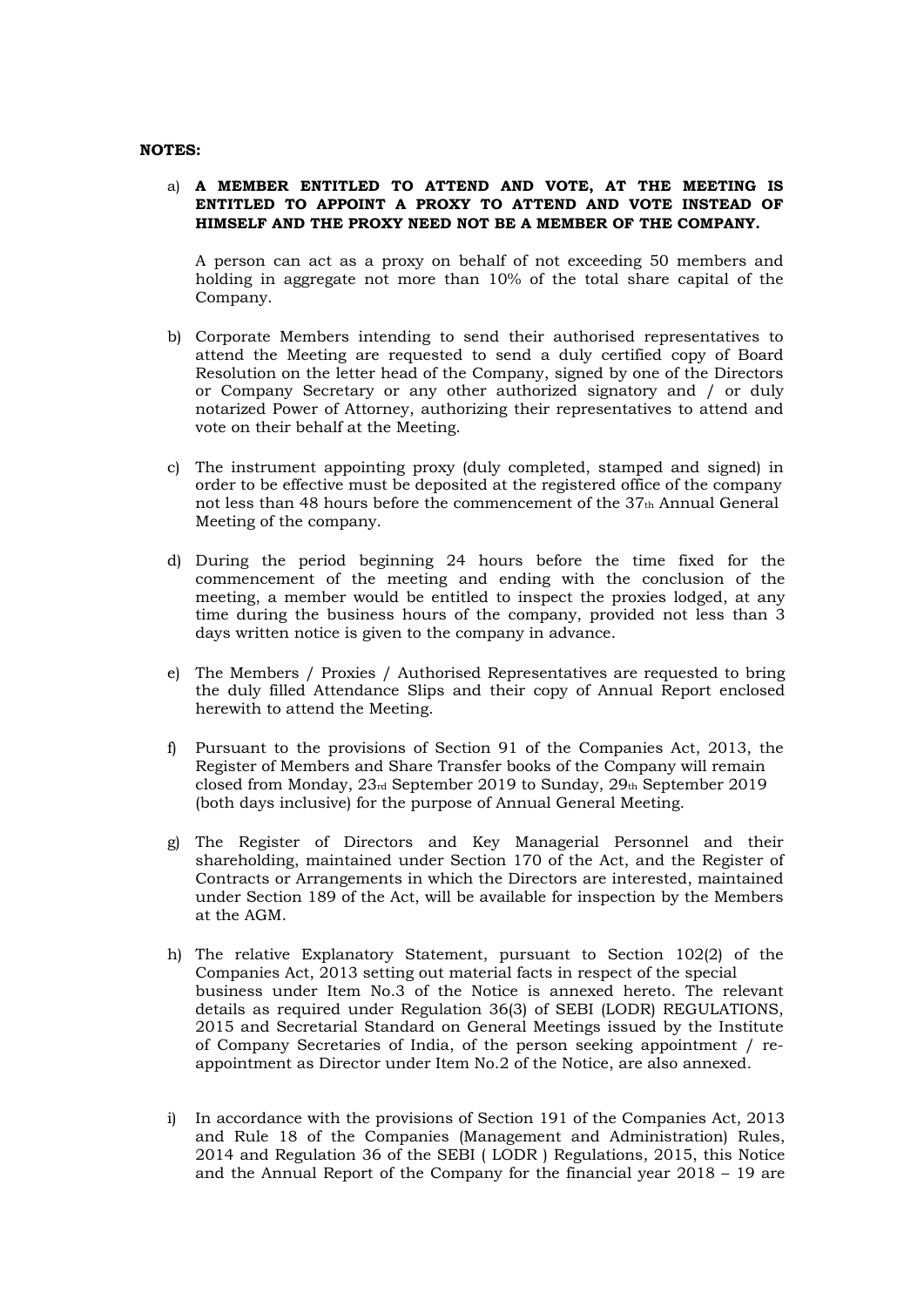being sent by e-mail to those Members whose e-mail address are available with the Company (in respect of shares held in physical form) or with their DP (in respect of shares held in electronic form) and made available to the company by the Depositories.

j) Members holding shares in physical form and in electronic mode are requested to immediately notify change in their address and updates of savings bank

account details, if any, to their respective Depository Participant(s) and to the Registrar and Share Transfer Agents, Cameo Corporate Services Limited, Subramanian Building, No.1 Club House Road, Chennai 600002, Ph No.28460390, quoting their Folio Number (s).

- k) Pursuant to Section 72 of the Companies Act, 2013, shareholders holding shares in physical form may file nomination in the prescribed Form SH-13 with the Company's Registrar and Transfer Agent. In respect of shares held in electronic / demat form, the nomination form may be filed with the respective Depository Participant.
- l) Members desirous of obtaining any information concerning the accounts of the Company are requested to address their queries to the Company Secretary at least seven days in advance of the Meeting so that the information required can be readily made available at the Meeting.
- m) All documents referred to in the accompanying Notice and the explanatory statement requiring the approval of the Members at the AGM and other statutory registers shall be available for inspection at the Registered Office of the Company during business hours on all days, except Saturdays, Sundays and National Holidays from the date hereof up to the date of Annual General Meeting.
- n) With effect from 1st April 2014, inter alia, provisions of Section 149 of Companies Act, 2013 has been brought into force. In terms of the said section read with section 152 (6) of the Act, the provisions of retirement by rotation are not applicable to Independent Directors.
- o) Profile of directors seeking re-appointment is provided in the report on corporate governance, which forms an integral part of this annual report.
- p) Information in respect of such unclaimed dividend when due for transfer to the Investor Education and Protection Fund.

The Company does not have any unpaid dividends which are due for transfer to the Investor Education and Protection Fund as on 31st March 2019.

## **Voting through electronic means:**

1) In compliance with provisions of Section 108 of the Companies Act, 2013, Rule 20 of the Companies (Management and Administration) Rules, 2014 as amended by the Companies (Management and Administration) Amendment Rules, 2015 and SEBI (LODR) Regulations 2015, the Company could not provide the e-voting facility to the members since the demat data could not be got activated from the depositories through RTA. Hence voting by ballot paper at the AGM venue is only arranged.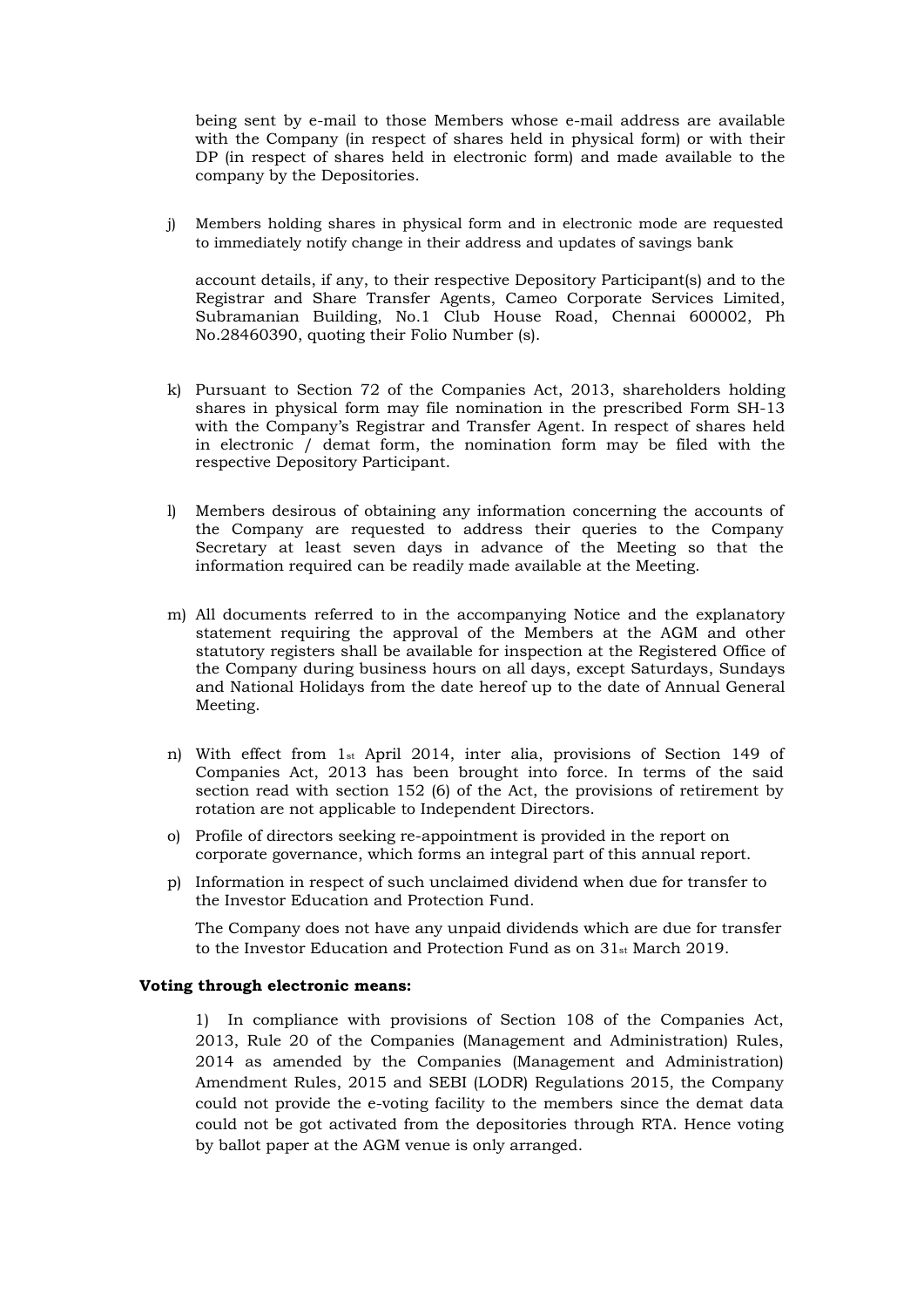# **Voting through Postal Ballot at the venue:**

2) Members can attend the meeting either in person or proxy and can vote either in person or through proxy.

3) Those who have casted vote through postal ballot cannot vote at the meeting but can attend and participate in the meeting.

4) The manner of voting for Members being present in the AGM will be on "proportion principle" i.e. one share one vote unlike one person one vote principle as on record date of 19th September 2019.

5) Mrs. Lakshmmi Subrmanian, Senior Partner, M/s. Lakshmmi Subramanian & Associates, Practicing Company Secretaries (FCS 3534, C.P.No.1087) has been appointed as the Scrutinizer to scrutinize the Ballot voting process (non-e-voting) at the AGM in a fair and transparent manner.

6) The Chairman shall, at the AGM, at the end of discussion on the resolutions on which voting is to be held, allow voting with the assistance of scrutinizer for all those members who are present at the AGM.

7) The Scrutinizer shall after the conclusion of voting at the general meeting, will first count the votes cast at the meeting and shall make, not later than 48hrs of the conclusion of the AGM, a scrutinizer's report of the total votes cast in favour or against, if any, to the Chairman or a person authorized by him in writing, who shall countersign the same and declare the result of the voting forthwith.

8) The Results declared along with the report of the Scrutinizer shall be placed on the website of the Company immediately after the declaration of result by the Chairman or a person authorized by him in writing. The results shall also be immediately forwarded to the BSE Limited, Mumbai.

9) Route Map showing directions to reach the venue of the  $37<sub>th</sub>$  AGM is as under:

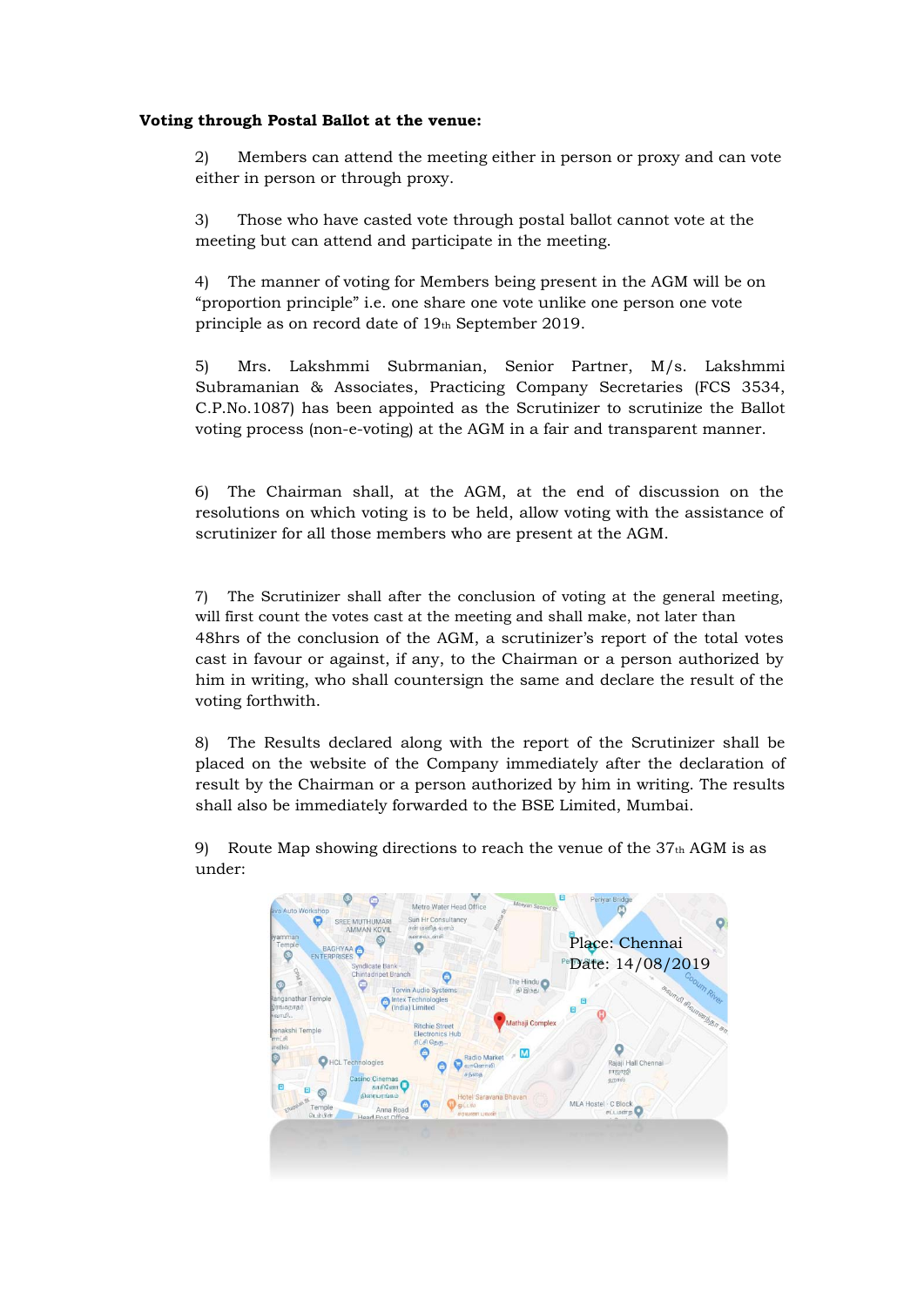# **By Order of the Board of Director**

Sd/- Suryaraj Kumar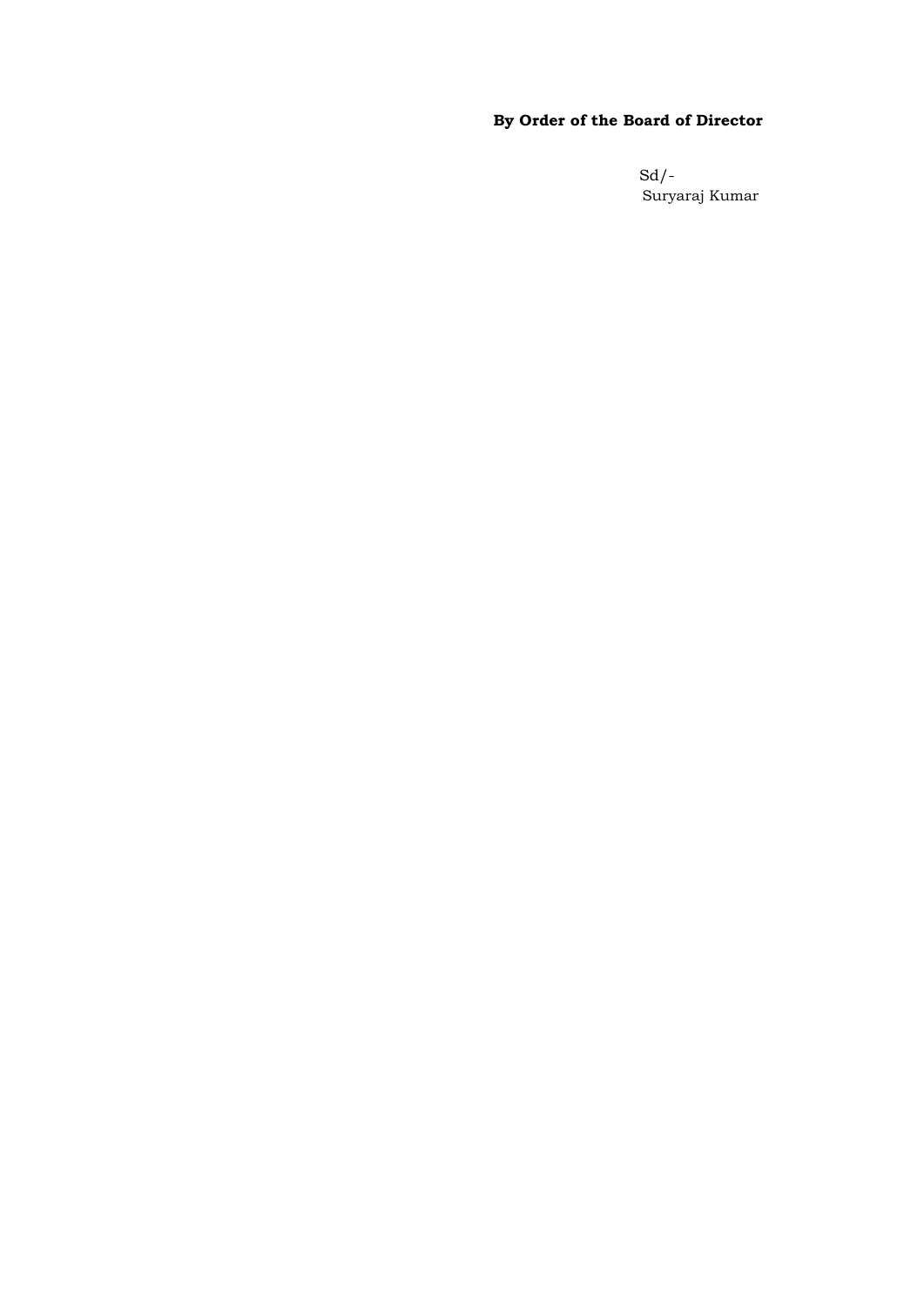## **INFORMATION AS REQUIRED UNDER REGULATION 36 (3) SEBI (LODR) REGULATIONS, 2015 IN RESPECT OF DIRECTORS BEING APPOINTED /REAPPOINTED**

| <b>Particulars of Directors</b>                                                                                                                                                                                          | Mr.Saraswathy Gopalan                                                                                                                                                                         |
|--------------------------------------------------------------------------------------------------------------------------------------------------------------------------------------------------------------------------|-----------------------------------------------------------------------------------------------------------------------------------------------------------------------------------------------|
| Date of Birth                                                                                                                                                                                                            | 19.11.1978                                                                                                                                                                                    |
| <b>Date of Appointment</b>                                                                                                                                                                                               | 25.02.2019                                                                                                                                                                                    |
| Qualifications                                                                                                                                                                                                           | Graduate                                                                                                                                                                                      |
| <b>Expertise in specific</b><br>functional areas                                                                                                                                                                         | <b>Business</b>                                                                                                                                                                               |
| Directorships of other<br><b>Companies (excluding</b><br><b>Foreign Companies</b><br>and Section 8<br><b>Companies</b> )                                                                                                 | Nil                                                                                                                                                                                           |
| Chairmanships /<br><b>Memberships</b><br><b>Of Committees</b><br>of other Public<br>Companies<br>i. Audit Committee<br>ii. Stakeholders<br>Relationship<br>Committee<br>iii. Nomination and<br>Remuneration<br>Committee | Member of the following committees of Mediaone Global<br>Entertainment Limited<br>1. Audit Committee<br>2. Nomination and Remuneration Committee<br>Shareholders Relationship Committee<br>3. |
| <b>Number of shares</b><br>held in the Company                                                                                                                                                                           | N <sub>i</sub>                                                                                                                                                                                |
| Relationship<br>with<br>other Directors/KMP                                                                                                                                                                              | Nil                                                                                                                                                                                           |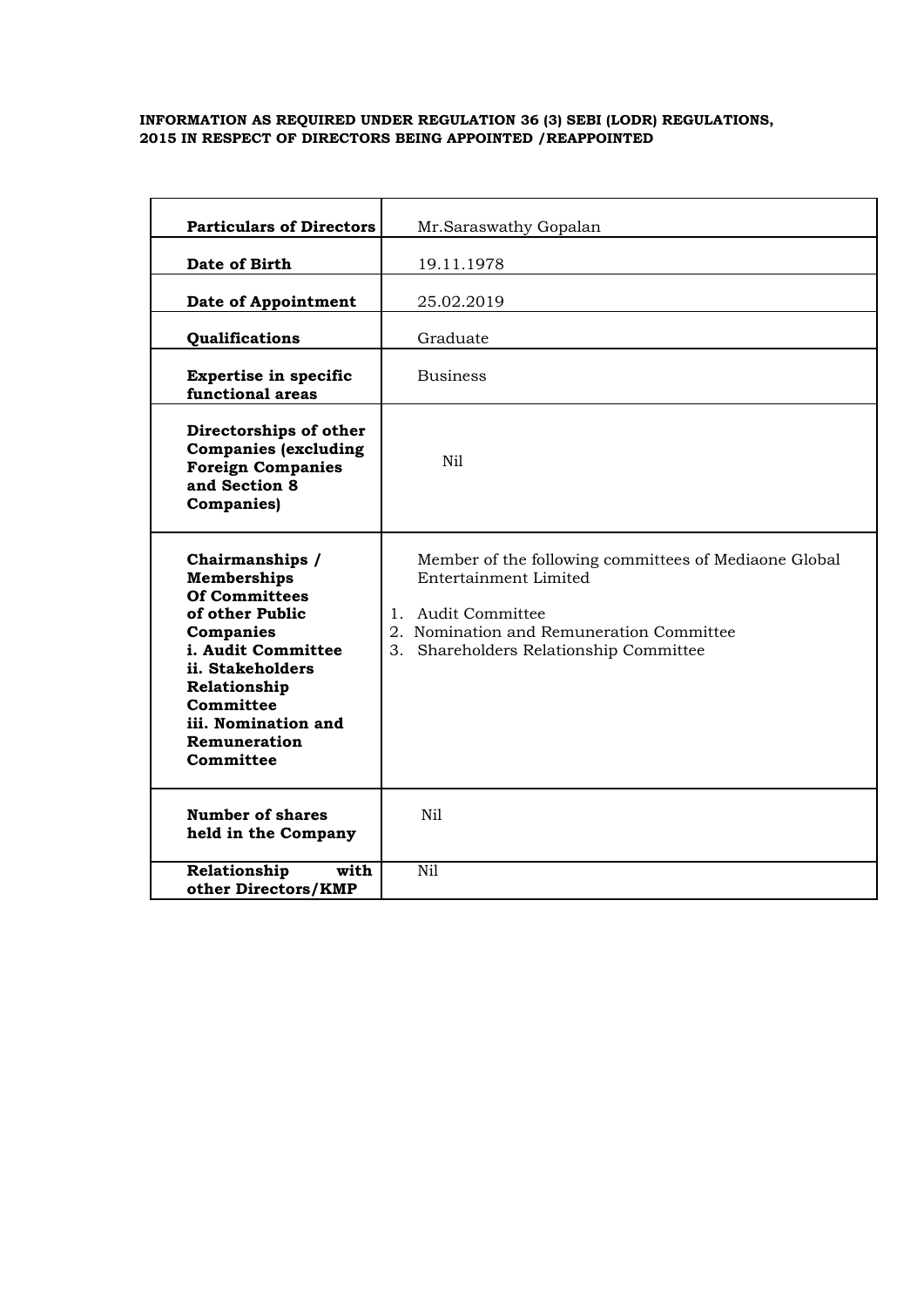| <b>Particulars of Directors</b>                                                                                                                                                                                          | Mr. Timothy Alfred Joseph Moses                                                                                                                                                            |
|--------------------------------------------------------------------------------------------------------------------------------------------------------------------------------------------------------------------------|--------------------------------------------------------------------------------------------------------------------------------------------------------------------------------------------|
| Date of Birth                                                                                                                                                                                                            | 18/04/1973                                                                                                                                                                                 |
| Date of Appointment                                                                                                                                                                                                      | 12/09/2014                                                                                                                                                                                 |
| Qualifications                                                                                                                                                                                                           | Graduate                                                                                                                                                                                   |
| <b>Expertise in specific</b><br>functional areas                                                                                                                                                                         | <b>Business</b>                                                                                                                                                                            |
| Directorships of other<br><b>Companies (excluding</b><br><b>Foreign Companies</b><br>and Section 8<br><b>Companies</b> )                                                                                                 | Metronet Multimedia Private Limited                                                                                                                                                        |
| Chairmanships /<br><b>Memberships</b><br><b>Of Committees</b><br>of other Public<br>Companies<br>i. Audit Committee<br>ii. Stakeholders<br>Relationship<br>Committee<br>iii. Nomination and<br>Remuneration<br>Committee | Member of the following committees of Mediaone Global<br>Entertainment Limited<br>1. Audit Committee<br>2. Nomination and Remuneration Committee<br>3. Shareholders Relationship Committee |
| <b>Number of shares</b><br>held in the Company                                                                                                                                                                           | Nil                                                                                                                                                                                        |
| with<br>Relationship<br>other Directors/KMP                                                                                                                                                                              | <b>NIL</b>                                                                                                                                                                                 |

# **By Order of the Board**

Place: Chennai Date: 14/08/2019

Suryaraj Kumar